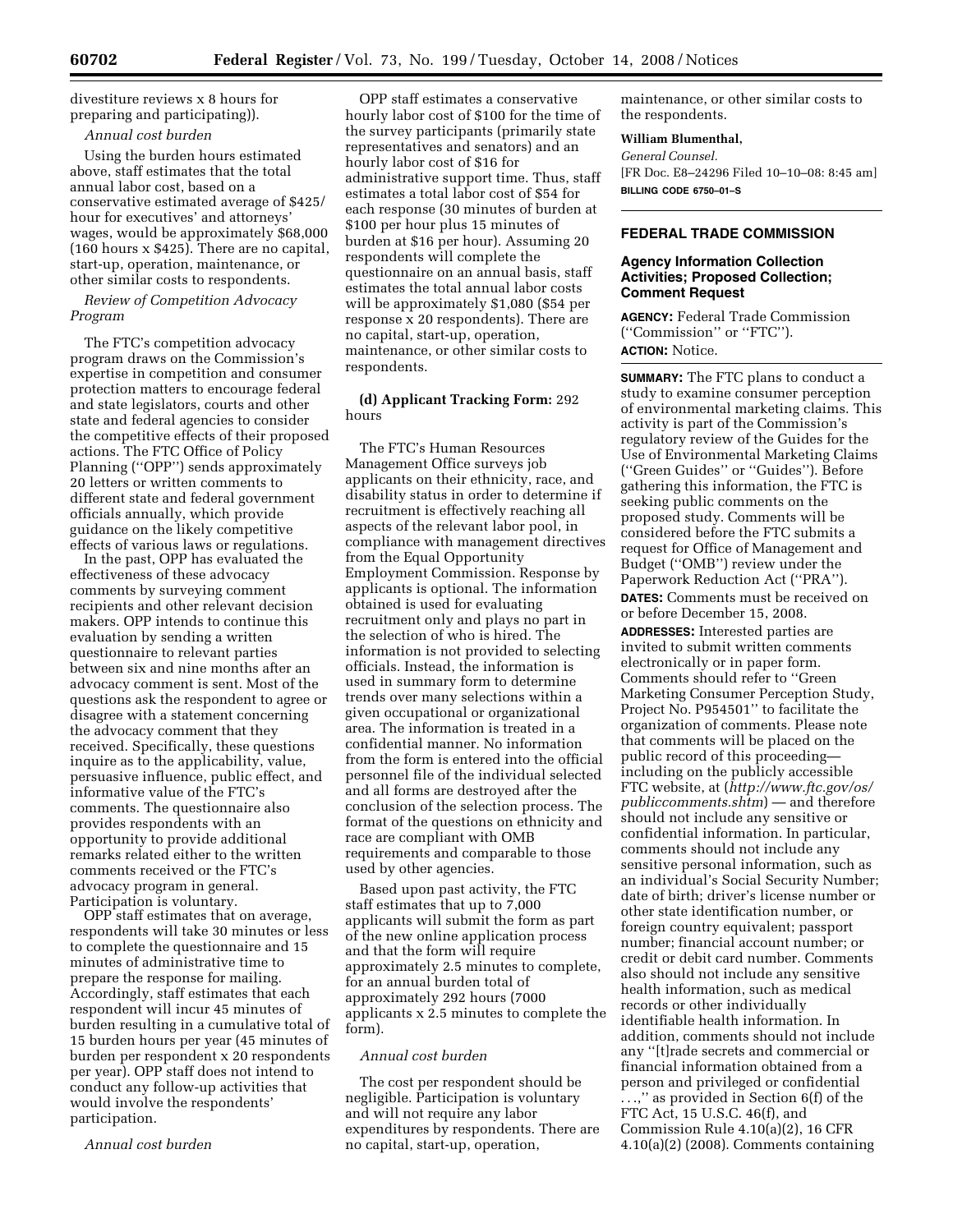material for which confidential treatment is requested must be filed in paper form, must be clearly labeled ''Confidential,'' and must comply with FTC Rule 4.9(c).1

Because paper mail addressed to the FTC is subject to delay due to heightened security screening, please consider submitting your comments in electronic form. Comments filed in electronic form should be submitted by using the following weblink: (*https:// secure.commentworks.com/ftc-GreenGuidesReview*) (and following the instructions on the web-based form). To ensure that the Commission considers an electronic comment, you must file it on the web-based form at the weblink (*https://secure.commentworks.com/ftc-GreenGuidesReview*). If this Notice appears at (*http://www.regulations.gov/ search/index.jsp*), you may also file an electronic comment through that website. The Commission will consider all comments that regulations.gov forwards to it. You may also visit the FTC website at *http://www.ftc.gov* to read the Notice and the news release describing it.

A comment filed in paper form should include the ''Green Marketing Consumer Perception Study, Project No. P954501'' reference both in the text and on the envelope, and should be mailed or delivered to the following address: Federal Trade Commission, Office of the Secretary, Room H-135 (Annex J), 600 Pennsylvania Avenue, NW, Washington, DC 20580. The FTC is requesting that any comment filed in paper form be sent by courier or overnight service, if possible, because U.S. postal mail in the Washington area and at the Commission is subject to delay due to heightened security precautions.

The FTC Act and other laws the Commission administers permit the collection of public comments to consider and use in this proceeding as appropriate. The Commission will consider all timely and responsive public comments that it receives, whether filed in paper or electronic form. Comments received will be available to the public on the FTC website, to the extent practicable, at (*http://www.ftc.gov/os/ publiccomments.shtm*). As a matter of discretion, the Commission makes every effort to remove home contact

information for individuals from the public comments it receives before placing those comments on the FTC website. More information, including routine uses permitted by the Privacy Act, may be found in the FTC's privacy policy, at (*http://www.ftc.gov/ftc/ privacy.shtm*).

# **FOR FURTHER INFORMATION CONTACT:**

Laura Koss, Attorney, 202-326-2890, or Michael J. Davis, Attorney, 202-326- 2458, Division of Enforcement, Bureau of Consumer Protection, Federal Trade Commission.

### **SUPPLEMENTARY INFORMATION:**

### **I. Background**

The Commission issued the Green Guides, 16 CFR Part 260, to help marketers avoid making environmental claims that are unfair or deceptive under Section 5 of the FTC Act, 15 U.S.C. 45.2 Guides are administrative interpretations of the law. Therefore, they do not have the force and effect of law and are not independently enforceable. The Guides, however, are the Commission's interpretation of Section 5 of the FTC Act as it applies to environmental marketing claims. The Commission, therefore, can take action under the FTC Act if a business makes environmental marketing claims inconsistent with the Guides. In any such enforcement action, the Commission must prove that the act or practice at issue is unfair or deceptive.

The Green Guides outline general principles that apply to all environmental marketing claims and provide guidance regarding specific categories of environmental claims. These categories include: general environmental benefit claims, such as ''environmentally friendly''; degradable claims; compostable claims; recyclable claims; recycled content claims; source reduction claims; refillable claims; and ozone safe/ozone friendly claims. For each of these claims, the Green Guides explain how reasonable consumers are likely to interpret them. The Guides also describe the basic elements necessary to substantiate claims and present options for qualifying specific claims to avoid deception.3 The illustrative qualifications provide ''safe harbors'' for marketers who want certainty about how to make environmental claims, but do not represent the only permissible approaches to qualifying a claim.

### **II. Regulatory Review of the Green Guides**

The Commission reviews all of its rules and guides periodically to examine their efficacy, costs, and benefits, and to determine whether to retain, modify, or rescind them. On November 26, 2007, the FTC commenced its review of the Green Guides and sought public comment.4 As part of this comprehensive review, the FTC also announced a series of public workshops to explore emerging environmental marketing issues and, through subsequent notices, opened public comment periods in connection with each workshop.5 The Commission sought comment on a number of issues, including the continuing need for and economic impact of the Guides, the effect of the Guides on the accuracy of environmental claims, and whether the Guides should illustrate certain environmental claims—such as carbon neutrality, sustainability, and renewability—not currently addressed in the Guides. The Commission also sought specific consumer survey evidence and consumer perception data addressing environmental claims. Few commenters submitted consumer survey evidence or consumer perception data. The Commission, therefore, is considering conducting its own consumer study related to consumer perception of environmental marketing claims. This study would aid the Commission in determining what revisions, if any, it should make to the Guides to ensure that the Guides are appropriately responsive to any changes in consumer perception of environmental claims.

### **III. Paperwork Reduction Act Notice**

As required by Section 3506(c)(2)(A) of the PRA, 44 U.S.C. 3501-21, the FTC is providing this opportunity for public comment before requesting that OMB approve the study. Under the PRA, federal agencies must obtain OMB approval for each collection of information they conduct or sponsor. ''Collection of information'' means agency requests or requirements that members of the public submit reports, keep records, or provide information to a third party. 44 U.S.C. 3502(3); 5 CFR 1320.3(c).

Specifically, the FTC invites comments on: (1) whether the proposed collection of information is necessary

<sup>1</sup> FTC Rule 4.2(d), 16 CFR 4.2(d). The comment must be accompanied by an explicit request for confidential treatment, including the factual and legal basis for the request, and must identify the specific portions of the comment to be withheld from the public record. The request will be granted or denied by the Commission's General Counsel, consistent with applicable law and the public interest. *See* FTC Rule 4.9(c), 16 CFR 4.9(c) (2008).

<sup>2</sup> The Commission issued the Green Guides in 1992, 57 FR 36363, and subsequently revised them in 1996 (61 FR 53311) and 1998 (63 FR 24240).

<sup>3</sup> The Guides do not, however, establish standards for environmental performance or prescribe testing protocols.

<sup>4</sup> 72 FR 66091.

<sup>5</sup> *See* 72 FR 66094, Carbon Offsets and Renewable Energy Certificates (held on January 8, 2008); 73 FR 11371, Green Packaging Claims (held on April 30, 2008); and 73 FR 32662, Green Building and Textiles (held on July 8, 2008).